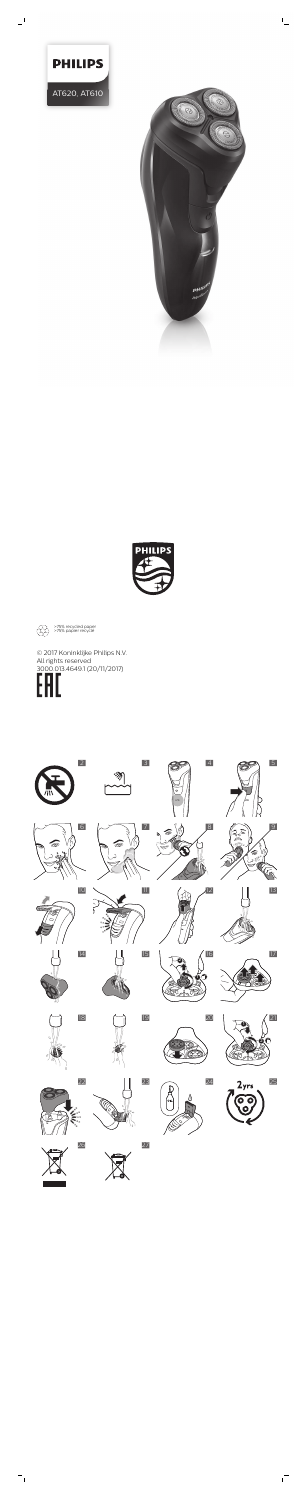# **Introduction**

Congratulations on your purchase and welcome to Philips! To fully benefit from the support that Philips offers, register your product at

#### **www.philips.com/welcome**.

Please read this user manual, as it contains information about the features of this shaver as well as some tips to make shaving easier and more enjoyable.

- Shaving unit
- 2 On/off button
- 3 Charging light
- 4 Socket for small plug
- 5 Small plug
- 6 Supply unit
- 7 Trimmer release slide
- 8 Trimmer
- 9 Guard
- 10 Cutter
- 11 Retaining frame

# **General description (Fig. 1)**

Note: You can find the type number on the back of the shaver.

# **Important safety information**

Read this important information carefully before you use the appliance and its accessories and save it for future reference. The accessories supplied may vary for different products.

# Danger

Keep the supply unit dry (Fig. 2).

# Warning

- This appliance can be used by children aged from 8 years and above and persons with reduced physical, sensory or mental capabilities or lack of experience and knowledge if they have been given supervision or instruction concerning use of the appliance in a safe way and understand the hazards involved. Children shall not play with the appliance. Cleaning and user maintenance shall not be made by children without supervision.
- Always unplug the shaver before you clean it under the tap.
- Always check the appliance before you use it. Do not use the appliance if it is damaged, as this may cause injury. Always replace a damaged part with one of the original type.
- Do not open the appliance to replace the rechargeable battery.
- To charge the battery, only use the detachable supply unit (HQ850/HQ8505) provided with the appliance.
- The supply unit contains a transformer. Do not cut off the supply unit to replace it with another plug, as this causes a hazardous situation.

# Caution

- Never immerse the cleaning system or the charging stand in water and do not rinse it under the tap (Fig. 2).
- Never use water hotter than 60°C to rinse the shaver.
- Only use this appliance for its intended purpose as shown in the user manual.
- For hygienic reasons, the appliance should only be used by one person.
- Never use compressed air, scouring pads, abrasive cleaning agents or aggressive liquids such as petrol or acetone to clean the appliance.
- If your shaver comes with a cleaning system, always use the original Philips cleaning fluid (cartridge or bottle, depending on the type of cleaning system).
- Always place the cleaning system on a stable, level and horizontal surface to prevent leakage.
- If your cleaning system uses a cleaning cartridge, always make sure the cartridge compartment is closed before you use the cleaning system to clean or charge the shaver.
- When the cleaning system is ready for use, do not move it to prevent leakage of cleaning fluid.
- Water may drip from the socket at the bottom of the shaver when you rinse it. This is normal and not dangerous because all electronics are enclosed in a sealed power unit inside the shaver.

 $^{-}$ 



L

 $\overline{\phantom{a}}$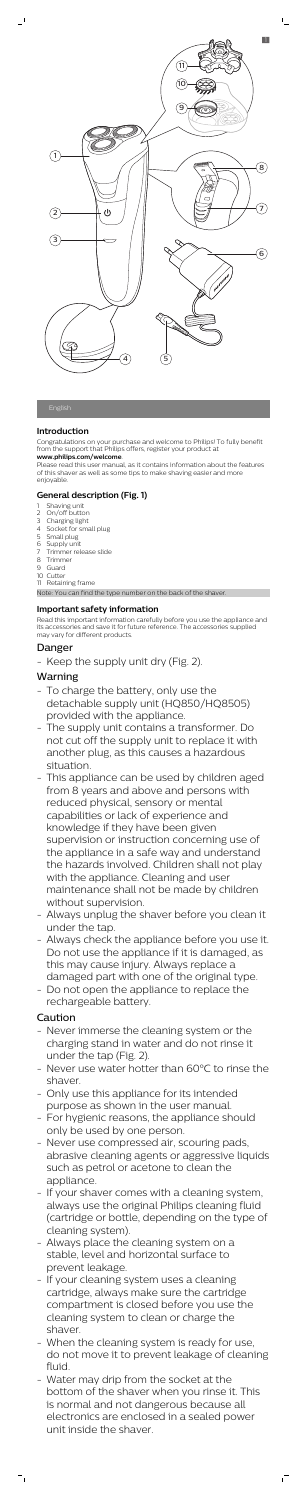- Do not use the supply unit in or near wall sockets that contain an electric air freshener to prevent irreparable damage to the supply unit.

 $\mathbb{L}$ 

# Electromagnetic fields (EMF)

This Philips appliance complies with all applicable standards and regulations regarding exposure to electromagnetic fields.

## General

 $\mathbf{I}$ 

- This shaver is waterproof (Fig. 3). It is suitable for use in the bath or shower and for cleaning under the tap. For safety reasons, the shaver can therefore only be used without cord.
- The supply unit is suitable for mains voltages ranging from 100 to 240 volts.
- The supply unit transforms 100-240 volts to a safe low voltage of less than 24 volts.
- Maximum noise level: Lc = 69 dB(A)

# **Charging**

- Make sure the shaver is switched off.
- 2 Put the small plug in the shaver and put the supply unit in the wall socket.
- The display of the shaver indicates that the shaver is charging.
- 3 After charging, remove the supply unit from the wall socket and pull the small plug out of the appliance.

Charge the shaver before you use it for the first time and when the display indicates that the battery is almost empty. When you charge the shaver for the first time or after a long period of disuse, let it charge for at least 10 hours.

When you switch off the shaver, the charging light continues to light up orange for a few seconds.

A fully charged shaver has a shaving time of up 30 minutes.

The charging light will keep lighting up green when the shaver is fully charged.

The shaving time may be less than expected as a result of your shaving behavior, your cleaning habits or your beard type.

Note: You cannot use the shaver while it is charging.

# Charging with the supply unit

# Charge indications

## Battery low

When the battery is almost empty (when there are only 5 or fewer shaving minutes left), the charging light lights up orange (Fig. 4).

- Use the shaver with shaving gel or foam for extra skin comfort, or use the shaver dry for extra convenience.
	- We advise you to use the shaver with shaving gel or foam when you use it for a wet shave. Do not use thick shaving cream or shaving oil with this shaver
	- When you use the shaver for dry shaving, we advise you to make sure your skin is fully dry so that the shaver glides smoothly over your skin.
- For best results on skin comfort, pre-trim your beard if you have not shaved for 3 days or longer.
- For optimal shaving results, make circular movements during use.
- The shaver is waterproof and can be used in the bath or shower.
- Your skin may need 2 or 3 weeks to get accustomed to the Philips shaving system.

#### Charging

When the shaver is charging, the charging light lights up green continuously (Fig. 4).

Note: Rinse the shaving unit regularly to ensure that it continues to glide hly over your ski

# **Using the shaver**

Always check the shaver and all accessories before use. Do not use the shaver or any accessory if it is damaged, as this may cause injury. Always replace a damaged part with one of the original type.

- Use this shaver for its intended household use as described in this manual.
- For hygienic reasons, the shaver should only be used by one person.
- Trimming is easier when the skin and hair are dry.

- Switch on the appliance.
- 2 Move the shaving heads over your skin in circular movements to catch all hairs growing in different directions (Fig. 8). Exert gentle pressure for a close, comfortable shave.
- Note: Do not press too hard, this can cause skin irritation.
- 3 Clean the appliance after use.

Note: This shaver can only be used without cord.

# Switching the appliance on and off

To switch the appliance on or off, press the on/off button once (Fig. 5).

# Shaving

# Shaving tips

- Place your thumb under the shaving unit and push the shaving unit off the shaver (Fig. 12).
- Note: Make sure to hold the shaving unit while doing so.
- 2 Rinse the hair chamber under the tap (Fig. 13).
- 3 Rinse the inside of the shaving unit under a warm tap (Fig. 14).
- 4 Rinse the outside of the shaving unit under a warm tap (Fig. 15).
- **Thorough cleaning**
- 5 Turn the lock anticlockwise and remove the retaining frame from the shaving unit (Fig. 16).
- 6 Remove and clean one shaving head at a time (Fig. 17). Each shaving head consists of a cutter and a guard.

## Wet shaving

For a more comfortable shave, you can also use this appliance on a wet face with shaving foam or shaving gel.

- To shave with shaving foam or shaving gel, follow the steps below:
- Apply some water to your skin (Fig. 6).
- Apply shaving foam or shaving gel to your skin (Fig. 7).
- 3 Rinse the shaving unit under the tap (Fig. 8) to ensure that the shaving unit glides smoothly over your skin.
- 4 Switch on the appliance.
- 5 Move the shaving heads over your skin in circular movements to catch all hairs growing in different directions (Fig. 8). Exert gentle pressure for a close, comfortable shave.

- Switch off the shaver.
- 2 Push the trimmer release slide downwards to open the trimmer (Fig. 10).
- Rinse the trimmer under a hot tap (Fig. 23).
- 4 Close the trimmer (' click') (Fig. 11).
- Tip: For optimal trimming performance, lubricate the trimmer teeth with a drop of sewing machine oil every six months (Fig. 24).

Switch off the appliance and disconnect it from the power outlet. 2 Place your thumb under the shaving unit and push the shaving unit off the shaver (Fig. 12).

 $^{-}$ 

- 
- 6 Dry your face.
- 7 Clean the appliance after use.
- Note: Make sure you rinse all foam or shaving gel off the appliance.

#### Dry shaving

### Trimming

You can use the trimmer to groom your sideburns and moustache.

- 1 Push the trimmer release slide downwards to open the trimmer (Fig. 10). 2 Switch on the appliance.
- 
- 3 Hold the trimmer attachment perpendicular to the skin and move the appliance downwards while you exert gentle pressure.
- 4 Clean the trimmer after use. 5 Close the trimmer (Fig. 11).

# **Cleaning and maintenance**

# Cleaning the shaver under the tap

Clean the shaver after every shave for optimal performance. For the best cleaning results, we advise you to use Philips Cleaning spray (HQ110). Always unplug and switch off the shaver before you clean it.

Note: Water may leak from the socket at the bottom of the shaver when you rinse it. This is normal and not dangerous because all electronics are

enclosed in a sealed power unit inside the shaver.

Be careful with hot water. Always check if the water is not too hot, to prevent burning your hands.

Never dry the shaving unit with a towel or tissue, as this may damage the shaving heads.

Note: Do not clean more than one cutter and guard at a time, since they are all matching sets. If you accidentally mix up the cutters and guards, it may take several weeks before optimal shaving performance is restored.

- 7 Remove the cutter from the shaving guard and rinse it with water (Fig. 18).
- 8 Rinse the inside and outside of the shaving guard with water (Fig. 19).
- 9 Put the shaving heads back into the shaving unit (Fig. 20). Make sure that the projections of the shaving heads fit exactly into the recesses
- 10 Put the retaining frame back into the shaving unit and turn the lock clockwise.
- 11 Reattach the shaving unit (Fig. 22).
- Note: If you cannot reattach the shaving unit properly, check if you have inserted the shaving heads properly and if the retaining frame is locked.

12 Carefully shake off excess water, open the shaving unit again and leave it open to let the shaving unit dry completely. Caution: Be careful not to hit the shaving unit against anything while you shake off excess water.

### Cleaning the trimmer

Clean the trimmer every time you have used it.

# **Replacement**

# Replacing the shaving heads

For maximum shaving performance, we advise you to replace the shaving heads every two years. Replace damaged shaving heads immediately. Always replace the shaving heads with original Philips shaving heads' (see 'Ordering accessories').

Note: Make sure to hold the shaving unit while doing so.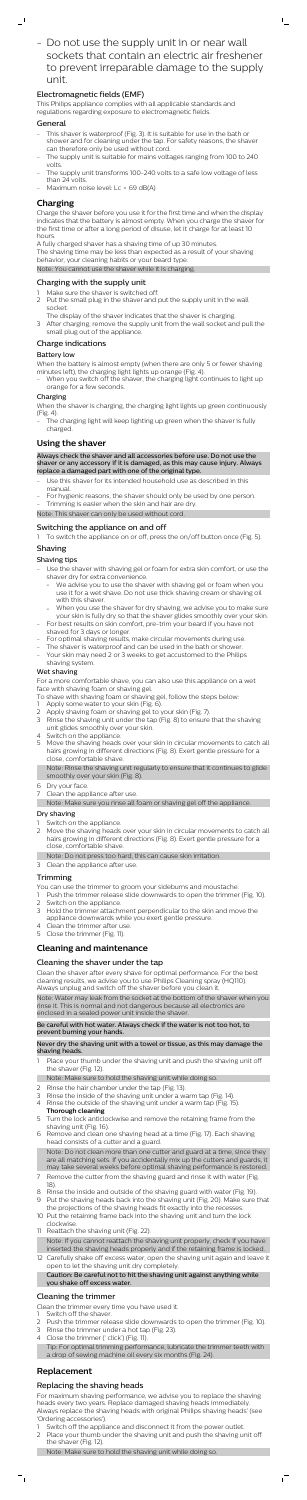- 3 Turn the lock anticlockwise and remove the retaining frame.
- 4 Remove the shaving heads and place new ones in the shaving unit. Make sure that the projections of the shaving heads fit exactly into the recesses.

 $\mathbb{L}$ 

- 5 Put the retaining frame back into the shaving unit and turn the lock clockwise.
- 6 Reattach the shaving unit (Fig. 22). Note: If you cannot reattach the shaving unit properly, check if you have inserted the shaving heads properly and if the retaining frame is locked

# **Ordering accessories**

To buy accessories or spare parts, visit **www.shop.philips.com/service** or go to your Philips dealer. You can also contact the Philips Consumer Care Center in your country (see the international warranty leaflet for contact details).

- This symbol means that this product shall not be disposed of with normal household waste (2012/19/EU) (Fig. 26).
- This symbol means that this product contains a built-in rechargeable battery which shall not be disposed of with normal household waste (Fig. 27) (2006/66/EC). Please take your product to an official collection point or a Philips service center to have a professional remove the rechargeable battery.
- Follow your country's rules for the separate collection of electrical and electronic products and rechargeable batteries. Correct disposal helps prevent negative consequences for the environment and human health.
- The following accessories and spare parts are available:
- HQ56 Philips shaving heads
- HQ110 Philips shaving head cleaning spray

Note: Availability of the accessories may differ by country.

# **Recycling**

 $\overline{\phantom{a}}$ 

#### Removing the rechargeable battery

**Warning: Only remove the rechargeable battery when you discard the shaver. Before you remove the battery, make sure that the shaver is disconnected from the mains and that the battery is completely empty.**

#### **Warning: Take any necessary safety precautions when you handle tools to open the shaver.**

Be careful, the battery strips are sharp.

- Disconnect the shaver from the mains.
- 2 Let the shaver operate until it stops.
- Undo the screws in the back of the shaver and in the hair chamber.
- 4 Remove the front panel and the back panel.<br>5 Rend the 6 hooks aside and take out the pow
- 5 Bend the 6 hooks aside and take out the power unit.
- 6 Be careful, the hooks are sharp.
- Remove the rechargeable battery.

#### **Warranty and support**

If you need information or support, please visit **www.philips.com/support** or read the international warranty leaflet.

#### Warranty restrictions

The shaving heads (cutters and guards) are not covered by the terms of the international warranty because they are subject to wear.

# **Troubleshooting**

This chapter summarizes the most common problems you could encounter with the appliance. If you are unable to solve the problem with the information below, visit **www.philips.com/support** for a list of frequently

| asked questions or contact the Consumer Care Center in your country.      |                                                                                                |                                                                                                                 |  |
|---------------------------------------------------------------------------|------------------------------------------------------------------------------------------------|-----------------------------------------------------------------------------------------------------------------|--|
| Problem                                                                   | Possible cause                                                                                 | Solution                                                                                                        |  |
| The shaver does<br>not shave as well<br>as it used to.                    | The shaving heads<br>are damaged or<br>worn.                                                   | Replace the shaving heads<br>(see 'Replacing the shaving<br>heads').                                            |  |
|                                                                           | Foam or gel residues<br>clog up the shaving<br>heads.                                          | Rinse the shaving unit under<br>a hot tap (see 'Cleaning the<br>shaver under the tap').                         |  |
|                                                                           | You have not<br>inserted the shaving<br>heads properly.                                        | Make sure that the<br>projections of the shaving<br>heads fit exactly into the<br>recesses.                     |  |
| The shaver does<br>not work when I<br>press the on/off<br>button.         | The rechargeable<br>battery is empty.                                                          | Recharge the battery.                                                                                           |  |
|                                                                           | The temperature of<br>the shaver is too<br>high. In this case, the<br>shaver does not<br>work. | As soon as the temperature<br>of the shaver has dropped<br>sufficiently, you can switch on<br>the shaver again. |  |
| The shaver does<br>not work, although<br>it is connected to<br>the mains. | This shaver is not<br>designed to be used<br>directly from the<br>mains.                       | Recharge the battery and<br>disconnect the shaver from<br>the mains.                                            |  |
| My skin is slighty<br>irritated after<br>shaving.                         | Your skin has not yet<br>adapted to the new<br>shaving system.                                 | Wait at least three weeks to<br>allow your skin to adapt to<br>the shaver. Do not use                           |  |

different shaving methods

|                                                           | during this period, it will be<br>easier for your skin to adapt.                                          |
|-----------------------------------------------------------|-----------------------------------------------------------------------------------------------------------|
| Your skin is sensitive<br>to dry shaving.                 | Use the shaver with shaving<br>gel or shaving foam and with<br>plenty of water for extra skin<br>comfort. |
| You are only shaving<br>with water.                       | Use the shaver with shaving<br>gel or shaving foam and with<br>plenty of water for extra skin<br>comfort. |
| Your skin is irritated<br>by the type of foam<br>you use. | Use the shaver with shaving<br>gel or shaving foam and with<br>plenty of water for extra skin<br>comfort  |

### **Введение**

Поздравляем с покупкой продукции Philips! Чтобы воспользоваться всеми преимуществами поддержки Philips, зарегистрируйте изделие на веб-сайте **www.philips.com/welcome**.

Прочтите данное руководство, содержащее сведения о возможностях бритвы, а также некоторые советы, которые сделают использование бритвы более приятным.

- 1 Бритвенный блок
- 2 Кнопка включения/выключения
- 3 Индикатор зарядки
- 4 Гнездо для малого штекера
- 5 Маленький штекер
- 6 Блок питания
- 7 Фиксатор триммера
- 8 Триммер
- 9 Предохраняющая насадка
- 10 Нож
- 11 Крепёжная рамка

Примечание. Номер модели указан на задней панели бритвы.

### **Важные сведения о безопасности - Дополнение к эксплуатационной документации**

Перед началом эксплуатации прибора и аксессуаров к нему внимательно ознакомьтесь с этой важной информацией и сохраните ее для дальнейшего использования в качестве справочного материала. Входящие в комплект аксессуары могут различаться в зависимости от вида продукта.

#### Опасно!

Избегайте попадания жидкости на блок питания (Рис. 2).

#### Предупреждение

- Для зарядки аккумулятора используйте только съемный блок питания (HQ850/HQ8505) из комплекта поставки прибора.
- В конструкцию блока питания входит трансформатор. Запрещается отрезать вилку блока питания и заменять на другую, это опасно.
- Данным прибором могут пользоваться дети старше 8 лет и лица с ограниченными возможностями сенсорной системы или ограниченными умственными или физическими способностями, а также лица с недостаточным опытом и знаниями, но только под присмотром других лиц или после инструктирования о безопасном использовании прибора и потенциальных опасностях. Не позволяйте детям играть с прибором. Дети могут осуществлять очистку и уход за прибором только под присмотром взрослых. - Прежде чем промывать электробритву под струей воды, отключите
- ее от электросети.
- Перед использованием всегда проверяйте прибор. Не используйте прибор, если он поврежден. Несоблюдение этого условия может привести к травме. Для замены поврежденной детали выбирайте оригинальные комплектующие.
- Не открывайте прибор, чтобы самостоятельно заменить аккумулятор.

#### Внимание!

- Запрещается погружать систему очистки и зарядное устройство в воду и промывать их под струей воды (Рис. 2).
- Запрещается промывать бритву водой, температура которой выше 60 °C.
- Используйте этот прибор только по назначению, как указано в руководстве пользователя.
- Из гигиенических соображений прибором должен пользоваться только один человек.
- Запрещается использовать для чистки прибора сжатый воздух, губки с абразивным покрытием, абразивные чистящие средства или растворители типа бензина или ацетона.

 $\overline{1}$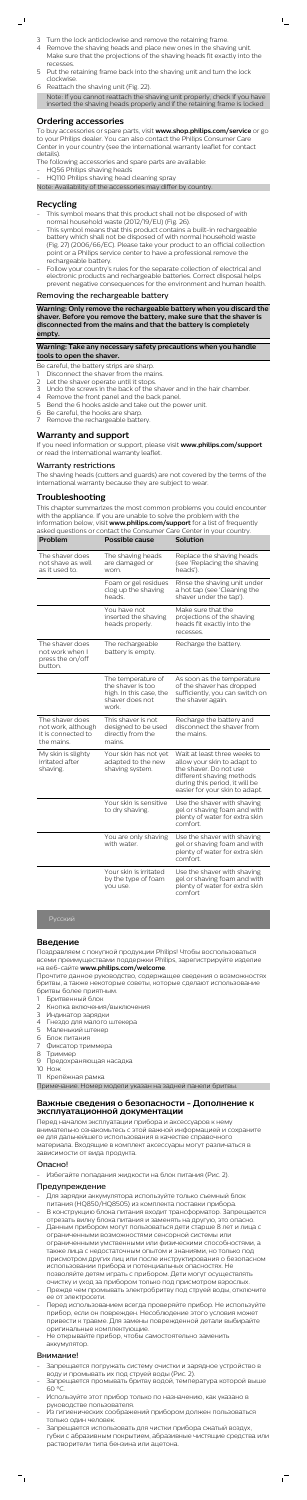- Если в комплект бритвы входит система очистки, используйте только оригинальную чистящую жидкость Philips (картридж или в бутылочке, в зависимости от типа системы очистки).
- Во избежание проливания обязательно устанавливайте систему очистки на горизонтальную, ровную и устойчивую поверхность. - Если система очищает при помощи картриджа, перед очисткой или
- зарядкой бритвы в системе следите, чтобы отделение для картриджа всегда было закрыто.
- Когда система очистки готова к работе, ее нельзя перемещать, чтобы не разлить чистящую жидкость.
- При промывании бритвы из гнезда штекера может капать вода. Это нормально и не представляет опасности при использовании бритвы, так как электроэлементы внутри бритвы находятся в герметичном блоке питания.
- Во избежание необратимого повреждения блока питания не используйте его в розетках электросети или около розеток электросети, в которые включены электрические освежители воздуха.

- Эта бритва является водонепроницаемой (Рис. 3). Её можно использовать в душе или ванной и чистить под струей воды. В целях безопасности бритвой можно пользоваться только в беспроводном режиме.
- Блок питания предназначен для работы от электросети с напряжением от 100 до 240 В.
- Блок питания преобразует напряжение 100–240 вольт до безопасного напряжения ниже 24 вольт.
- Максимальный уровень шума: Lc = 69 дБ(А)

# Электромагнитные поля (ЭМП)

Этот прибор Philips соответствует всем применимым стандартам и нормам по воздействию электромагнитных полей.

#### Общие сведения

# **Зарядка**

Зарядите бритву перед первым использованием, а затем выполняйте зарядку, когда на дисплее будет загораться индикатор, обозначающий низкий уровень заряда аккумулятора. При первой зарядке бритвы и после долгого перерыва в использовании, заряжайте прибор в течение 10 часов.

- Использование бритвы с гелем или пеной обеспечивает дополнительный комфорт, а сухое бритье — дополнительное удобство.
	- Рекомендуется использовать бритву с гелем или пеной при влажном бритье. Не используйте с этой бритвой густой крем для бритья или масло.
	- При использовани

Полностью заряженная бритва может работать до 30 мин. Время бритья может оказаться меньше, чем ожидалось в зависимости от способа бритья, очистки и типа бороды.

Примечание. Во время зарядки пользоваться бритвой нельзя.

#### Зарядка с помощью блока питания

- 1 Убедитесь, что бритва выключена. 2 Вставьте малый штекер в бритву и подключите блок питания к розетке электросети. На дисплее бритвы будет видно, что идет зарядка аккумулятора
- бритвы.
- 3 После завершения зарядки извлеките блок питания из розетки электросети и отключите маленький штекер от прибора.

#### Индикация зарядки

#### Низкий уровень заряда аккумулятора

Когда аккумулятор прибора почти полностью разряжен (остается не более 5 минут автономной работы), индикатор зарядки загорается оранжевым (Рис. 4) светом.

- При отключении бритвы индикатор зарядки продолжает мигать оранжевым еще несколько секунд.

#### Зарядка

Во время зарядки бритвы индикатор заряда непрерывно (Рис. 4) горит зеленым светом.

- Включите прибор.
- 2 Перемещайте бритвенные головки по коже, совершая круговые движения, чтобы захватить все волосы, растущие в разных направлениях (Рис. 8). Для тщательного и комфортного бритья слегка надавливайте на прибор.

- Когда аккумулятор бритвы заряжен полностью, индикатор продолжает гореть зеленым светом.

#### **Использование бритвы**

Всегда проверяйте бритву и все принадлежности перед использованием. Во избежание травм не используйте бритву или принадлежности при наличии повреждений. Для замены поврежденной детали выбирайте оригинальные комплектующие.

- Используйте бритву только по назначению и в домашних условиях, следуя рекомендациями в данном руководстве пользователя.
- Из соображений гигиены бритвой должен пользоваться только один человек.
- Подравнивание триммером легче производить, если волосы и кожа сухие.

Примечание. Данную бритву можно использовать, только если шнур не подключен.

#### Включение и выключение прибора

- 1 Чтобы включить или выключить прибор, нажмите кнопку
- включения/выключения один раз (Рис. 5).

#### Бритье

#### Советы для бритья

- чтобы кожа была полностью сухой, чтобы бритва легко скользила по коже.
- Для достижения максимально комфортного бритья предварительно подравняйте бороду, если вы не брились 3 дня или более
- Для получения оптимальных результатов перемещайте бритвенные головки по коже, совершая круговые движения.
- Бритва водонепроницаема и подходит для использования в ванной или душе.
- Для адаптации к бритвенной системе Philips вашей коже может потребоваться 2-3 недели.

# Влажное бритье

Для более комфортного бритья этот прибор также можно использовать на коже лица, увлажненной пеной или гелем для бритья. Чтобы использовать бритву с пеной или гелем для бритья, выполните следующие действия.

- 1 Смочите кожу (Рис. 6) водой.
- 2 Нанесите на кожу (Рис. 7) пену или гель для бритья.
- 3 Ополосните бритвенный блок под струей водопроводной воды
- (Рис. 8), чтобы обеспечить легкое скольжение по коже.
- 4 Включите прибор.
- 5 Перемещайте бритвенные головки по коже, совершая круговые движения, чтобы захватить все волосы, растущие в разных направлениях (Рис. 8). Для тщательного и комфортного бритья слегка надавливайте на прибор.

Примечание. Чтобы обеспечить гладкое скольжение по коже (Рис. 8), регулярно промывайте бритвенный блок.

- 6 Высушите лицо.
- 7 Очистите прибор после использования.

Примечание. Убедитесь, что после очистки на приборе не осталось пены или геля для бритья.

#### Сухое бритье

Примечание. Не нажимайте на прибор слишком сильно, это может привести к раздражению кожи.

3 Очистите прибор после использования.

### Подравнивание

Триммер можно использовать для подравнивания усов и висков.

- 1 Откройте триммер (Рис. 10), сдвинув фиксатор триммера вниз.
- 2 Включите прибор.
- 3 Держите насадку-триммер перпендикулярно к поверхности кожи и двигайте прибор вниз, слегка надавливая.
- 4 Очистите триммер после использования.
- 5 Закройте триммер (Рис. 11).

# **Очистка и уход**

# Промывка электробритвы под струей воды

Для обеспечения оптимальной работы бритвы очищайте ее после каждого сеанса бритья. Для наилучших результатов рекомендуется использовать чистящий спрей Philips (HQ110).

Перед очисткой бритвы обязательно отсоединяйте ее от электросети и выключайте.

Примечание. При промывании бритвы из гнезда штекера может вытекать вода. Это нормально и не представляет опасности при использовании бритвы, так как электроэлементы внутри бритвы находятся в герметичном отсеке.

Внимание! Соблюдайте осторожность при обращении с горячей водой. Всегда проверяйте температуру воды, чтобы не обжечь руки. Запрещается вытирать бритвенный блок полотенцем или салфеткой.

Это может повредить бритвенные головки.

- 1 Поместите большой палец под бритвенный блок и снимите его с бритвы (Рис. 12).
- Примечание. Убедитесь, что при этом вы держите бритвенный блок.
- 2 Промойте отсек для сбора волос под струей воды (Рис. 13).
- 3 Промойте внутреннюю часть бритвенного блока под струей теплой водопроводной воды (Рис. 14).
- 4 Промойте внешнюю часть бритвенного блока под струей теплой водопроводной воды (Рис. 15). **Тщательная очистка**
- 5 Поверните фиксатор против часовой стрелки и снимите крепёжную рамку с бритвенного блока (Рис. 16).
- 6 Снимайте и очищайте по одной (Рис. 17) бритвенной головке. Каждая бритвенная головка содержит вращающийся и неподвижный ножи.

Примечание. Не очищайте одновременно более одной пары ножей, поскольку вращающийся и неподвижный ножи каждой пары пригнаны друг к другу. Если вы случайно перепутаете ножи, то

 $^{-}$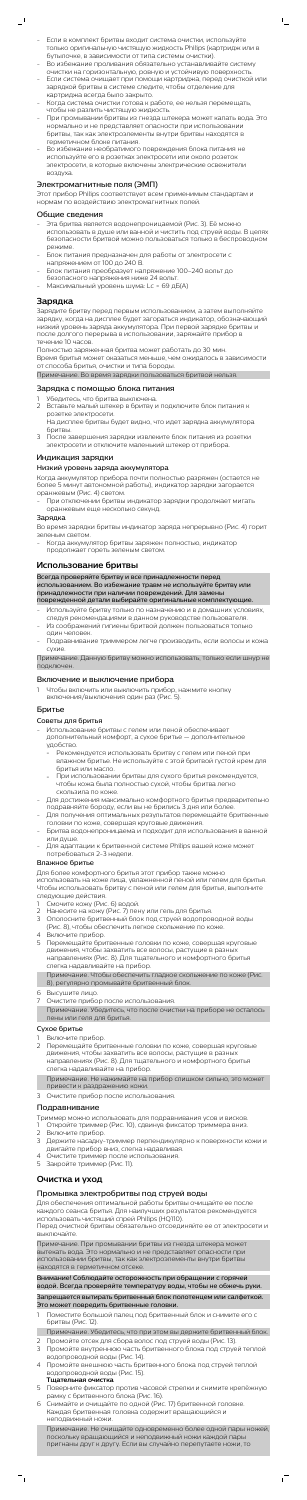| может потребоваться несколько недель для того, чтобы |
|------------------------------------------------------|
| восстановить оптимальные характеристики бритья.      |

7 Снимите вращающийся нож с неподвижного ножа и промойте его водой (Рис. 18).

 $\mathsf{I}$ 

- 8 Промойте внешнюю и внутреннюю части неподвижного ножа водой (Рис. 19).
- 9 Вставьте бритвенные головки в бритвенный блок (Рис. 20). Убедитесь, что выступы бритвенных головок точно совпадают с соответствующими пазами.
- 10 Установите крепёжную рамку в бритвенный блок и поверните фиксатор по часовой стрелке.
- 11 Установите бритвенный блок (Рис. 22).
- Примечание. Если не удается установить бритвенный блок правильно, проверьте правильность расположения бритвенных головок и фиксацию крепёжной рамки.
- 12 Тщательно стряхните оставшуюся воду, откройте бритвенный блок повторно и оставьте его открытым, чтобы бритвенный блок полностью высох.

Внимание! Стряхивая оставшуюся воду, следите за тем, чтобы не ударить бритвенный блок о какой-либо предмет.

#### Очистка триммера

Очищайте триммер после каждого использования.

- 1 Выключите бритву.
- 2 Откройте триммер (Рис. 10), сдвинув фиксатор триммера вниз.
- 3 Промойте триммер под струей горячей водопроводной воды (Рис. 23).
- 4 Закройте триммер (должен прозвучать щелчок) (Рис. 11). Совет. Для оптимальной работы прибора каждые шесть месяцев (Рис. 24) смазывайте зубцы триммера каплей швейного масла.

## **Замена**

#### Замена бритвенных головок

Для оптимального качества работы бритвы рекомендуется заменять бритвенные головки раз в два года. Поврежденные бритвенные головки необходимо сразу же заменить. Для замены бритвенных головок используйте только оригинальные бритвенные головки Philips (см. 'Заказ аксессуаров').

- Этот символ означает, что продукт не может быть утилизирован вместе с бытовыми отходами (2012/19/ЕС) (Рис. 26).
- Этот символ означает, что в данном изделии содержатся встроенные аккумуляторы, которые не должны утилизироваться вместе с бытовыми отходами (Рис. 27) (2006/66/EC). Рекомендуется относить изделие в специализированный пункт сбора или сервисный центр Philips, где вам помогут извлечь аккумулятор.
- Соблюдайте правила своей страны по раздельному сбору электрических и электронных изделий, а также аккумуляторов. Правильная утилизация поможет предотвратить негативное воздействие на окружающую среду и здоровье человека.
- 1 Выключите прибор и отсоедините его от электросети. 2 Поместите большой палец под бритвенный блок и снимите его с бритвы (Рис. 12).
- Примечание. Убедитесь, что при этом вы держите бритвенный блок.
- 3 Поверните фиксатор против часовой стрелки и снимите крепежную рамку.
- 4 Снимите старые бритвенные головки и вставьте в бритвенный блок новые бритвенные головки. Убедитесь, что выступы бритвенных головок точно совпадают с соответствующими пазами.
- 5 Установите крепёжную рамку в бритвенный блок и поверните фиксатор по часовой стрелке.
- 6 Установите бритвенный блок (Рис. 22). Примечание. Если не удается установить бритвенный блок

- Отключите бритву от электросети.
- 2 Подождите, пока мотор не остановится. Открутите винты на задней панели бритвы и в отсеке для волос
- 
- 4 Снимите переднюю и заднюю панели.
- 5 Отогните в стороны 6 боковых зажимов и извлеките блок питания.
- 6 Будьте осторожны зажимы очень острые.
- 7 Извлеките аккумулятор.

правильно, проверьте правильность расположения бритвенных головок и фиксацию крепёжной рамки.

# **Заказ аксессуаров**

Чтобы приобрести аксессуары или запасные части, посетите веб-сайт **www.shop.philips.com/service** или обратитесь в местную торговую организацию Philips. Можно также связаться с центром поддержки потребителей Philips в вашей стране (контактная информация приведена в гарантийном талоне).

- В продаже имеются следующие аксессуары и запасные детали: - бритвенные головки Philips HQ56,
- Чистящий спрей для бритвенных головок HQ110 Philips

Примечание. Аксессуары могут быть доступны не во всех странах.

# **Утилизация**

#### Извлечение аккумулятора

**Предупреждение! Аккумуляторную батарею следует извлекать только перед утилизацией бритвы. Перед извлечением аккумулятора убедитесь, что бритва отключена от электросети, а аккумулятор полностью разряжен.**

#### **Предупреждение! При использовании инструментов для того, чтобы открыть бритву, соблюдайте необходимые правила техники безопасности.**

Будьте осторожны: контактные полосы аккумулятора острые.

## **Гарантия и поддержка**

Для получения поддержки или информации посетите веб-сайт **www.philips.com/support** или ознакомьтесь с информацией в гарантийном талоне.

#### Ограничения гарантии

Действие международной гарантии не распространяется на бритвенные головки (вращающиеся и неподвижные ножи), так как они подвержены износу.

Данный раздел посвящен наиболее распространенным проблемам, с которыми вы можете столкнуться при использовании прибора. Если не удается самостоятельно справиться с возникшими проблемами, см. ответы на часто задаваемые вопросы на веб-сайте

**www.philips.com/support** или обратитесь в центр поддержки потребителей в вашей стране.

| потребителей в вашей стране.                                               |                                                                                       |                                                                                                                                                                                          |
|----------------------------------------------------------------------------|---------------------------------------------------------------------------------------|------------------------------------------------------------------------------------------------------------------------------------------------------------------------------------------|
| Проблема                                                                   | Возможная<br>причина                                                                  | Способы решения                                                                                                                                                                          |
| Бритва стала<br>работать хуже,<br>чем раньше.                              | Бритвенные<br>ГОЛОВКИ<br>повреждены или<br>изношены.                                  | Замените бритвенные<br>головки (см. 'Замена<br>бритвенных головок').                                                                                                                     |
|                                                                            | Остатки пены или<br>геля могут забить<br>бритвенные<br>ГОЛОВКИ.                       | Промойте бритвенный блок<br>под струей горячей<br>водопроводной воды (см.<br>'Промывка электробритвы<br>под струей воды').                                                               |
|                                                                            | Бритвенные<br>ГОЛОВКИ<br>расположены<br>неправильно.                                  | Убедитесь, что выступы<br>бритвенных головок точно<br>совпадают с<br>соответствующими пазами.                                                                                            |
| При нажатии<br>КНОПКИ<br>включения/выклю<br>чения бритва не<br>включается. | Аккумулятор<br>разряжен.                                                              | Зарядите аккумулятор.                                                                                                                                                                    |
|                                                                            | Бритва нагревается<br>слишком сильно. В<br>таком случае<br>бритва не работает.        | Как только температура<br>бритвы понизится до<br>необходимого уровня, ее<br>можно будет включить<br>снова.                                                                               |
| Бритва не<br>работает, хотя<br>подключена к<br>электросети.                | Данная бритва не<br>предназначена для<br>использования<br>напрямую от<br>электросети. | Зарядите аккумулятор и<br>отсоедините бритву от<br>электросети.                                                                                                                          |
| После бритья на<br>коже появляется<br>легкое<br>раздражение.               | Ваша кожа еще не<br>привыкла к новой<br>бритвенной<br>системе.                        | Чтобы кожа привыкла к<br>бритве, подождите не<br>менее трех недель. Чтобы<br>вашей коже было проще<br>привыкнуть, в течение<br>этого периода не следует<br>бриться разными<br>способами. |
|                                                                            | Ваша кожа<br>чувствительна к<br>сухому бритью.                                        | Использование бритвы с<br>гелем или пеной и<br>большим количеством<br>воды обеспечивает<br>дополнительный комфорт.                                                                       |
|                                                                            | Вы бреетесь,<br>используя только<br>воду.                                             | Использование бритвы с<br>гелем или пеной и<br>большим количеством<br>воды обеспечивает<br>дополнительный комфорт.                                                                       |
|                                                                            | На вашей коже<br>появляется<br>раздражение из-за<br>пены, которую вы<br>используете.  | Использование бритвы с<br>гелем или пеной и<br>большим количеством<br>воды обеспечивает<br>дополнительный комфорт.                                                                       |

#### Бритвы

Изготовитель: "Филипс Консьюмер Лайфстайл Б.В.", Туссендиепен 4, 9206 АД, Драхтен, Нидерланды

Импортер на территорию России и Таможенного Союза: ООО "ФИЛИПС", Российская Федерация, 123022 г. Москва, ул. Сергея Макеева, д.13, тел. +7 495 961-1111

AT610 AT620: Встроенный аккумулятор NiMh

НQ850: ВХОД 100-240 В  $\sim$ ; 50/60 Гц; 2 Вт ВЫХОД: 8 В  $\equiv$ , 100 мА

 $\sqrt{2}$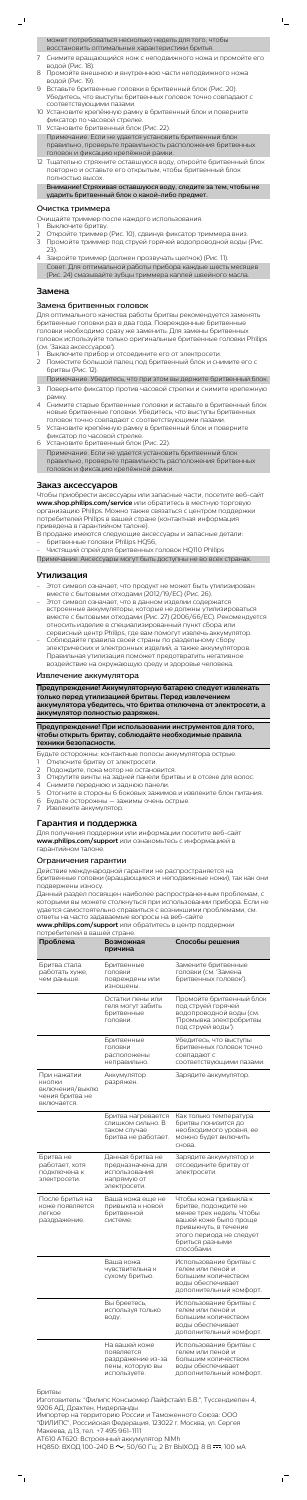НО8505: ВХОД 100-240 В  $\sim$ ; 50/60 Гц; 7,5 Вт или 9 Вт ВЫХОД: 15 В  $\equiv$ 5,4 Вт

Класс II Для бытовых нужд

Сделано в Нидерландах

| Условия хранения, эксплуатации |              |
|--------------------------------|--------------|
| Температура                    | 5°C - +35°C  |
| Относительная влажность        | $20% - 95%$  |
| Атмосферное давление           | 85 - 109 kPa |



Упаковочные материалы, изготовленные не из пластмассы, содержат бумагу и картон.

 $\mathbb{L}$ 

Упаковочные материалы из пластмассы содержат полиэтилен низкой плотности (LDPE), если не указано иное.

# **Вступ**

Вітаємо Вас із покупкою та ласкаво просимо до клубу Philips! Щоб сповна скористатися підтримкою, яку пропонує компанія Philips, зареєструйте свій пристрій на веб-сайті **www.philips.com/welcome**. Прочитайте цей посібник користувача, щоб ознайомитись із функціями придбаної бритви й отримати поради, як зробити гоління простішим і комфортнішим.

# **Загальний опис (рис. 1)**

- 1 Бритвений блок
- 2 Кнопка "Увімк./Вимк."
- 3 Індикатор заряджання
- 4 Роз'єм для малої вилки
- 5 Мала вилка
- 6 Блок живлення
- 7 Фіксатор тримера
- 8 Тример
- 9 Сітка
- 10 Ріжучий елемент
- 11 Фіксуюча рамка

Примітка. Номер артикула можна знайти на задній панелі бритви.

#### **Важлива інформація з техніки безпеки**

Перш ніж використовувати пристрій і його приладдя, уважно прочитайте цей буклет із важливою інформацією та зберігайте його для довідки в подальшому. Комплекти приладдя можуть відрізнятися для різних пристроїв.

#### Небезпечно

- Запобігайте потраплянню вологи на блок живлення (Мал. 2).

#### Обережно

- У жодному разі не занурюйте систему очищення чи зарядну підставку у воду, а також не мийте їх під краном (Мал. 2).
- Ніколи не промивайте бритву водою, температура якої перевищує  $60°$
- Використовуйте цей пристрій лише за призначенням, як описано в посібнику користувача.
- З міркувань гігієни пристрій має використовувати лише одна особа. Не використовуйте для чищення пристрою стиснене повітря,
- жорсткі губки, абразивні засоби чи рідини для чищення, такі як бензин чи ацетон.
- Якщо бритва постачається із системою очищення, завжди використовуйте оригінальний засіб для чищення Philips (картридж або пляшку, залежно від типу система очищення).
- Завжди ставте систему очищення на стійку, рівну горизонтальну поверхню для запобігання протіканню.
- Якщо Ваша система очищення використовує очищуючий картридж, завжди перевіряйте, чи відділення для картриджів закрите, перш ніж використовувати систему для чищення бритви або заряджати бритву. - Коли система очищення готова до використання, не переносьте її для запобігання витіканню засобу для чищення.
- Під час промивання вода може капати з гнізда на дні бритви. Це нормально й цілком безпечно, оскільки вся електроніка
- розташована в герметичному блоці живлення всередині бритви. - Щоб уникнути непоправного пошкодження блока живлення, не використовуйте його поряд із розетками, до яких підключено електричний освіжувач повітря.
- Для заряджання батареї використовуйте лише знімний блок живлення (HQ850/HQ8505), що входить до комплекту пристрою.
- Блок живлення містить трансформатор. Не заміняйте блок живлення на інший, оскільки це може спричинити небезпеку.
- Цим пристроєм можуть користуватися діти віком від 8 років і особи з послабленими відчуттями, фізичними або розумовими здібностями чи без належного досвіду та знань за умови, що використання відбувається під наглядом, їм було проведено інструктаж щодо безпечного користування пристроєм і пояснено можливі ризики. Не дозволяйте дітям бавитися пристроєм. Не дозволяйте дітям виконувати чищення та догляд без нагляду дорослих.
- Завжди від'єднуйте бритву від мережі перед тим, як промити її під краном.
- Завжди перевіряйте пристрій перед використанням. Не використовуйте пристрій, якщо його пошкоджено, оскільки це може призвести до травмування. Завжди заміняйте пошкоджену частину пристрою оригінальним відповідником.
- Не відкривайте пристрій, щоб замінити акумулятор.

- Ця бритва водонепроникна (Мал. 3). Він підходить для використання у ванній і душі, а також його можна промивати під проточною водою. З міркувань безпеки цю бритву можна використовувати, лише коли вона працює від батареї.
- Блок живлення може працювати з напругою від 100 до 240 В. - Блок живлення перетворює напругу 100–240 В у безпечну низьку напругу менше 24 В.
- Макс. рівень шуму: Lc = 69 дБ (A)

#### Увага

#### Електромагнітні поля (ЕМП)

Цей пристрій Philips відповідає всім чинним стандартам і нормативним актам, що стосуються впливу електромагнітних полів.

### Загальна інформація

#### **Заряджання**

Заряджайте бритву перед першим використанням або коли дисплей повідомляє, що батарея майже розрядилася. Перший раз або після тривалої перерви заряджайте бритву щонайменше протягом 10 годин. Повністю заряджений пристрій забезпечує до 30 хвилин гоління. Але цей час може бути меншим залежно від способу й звичок гоління, а також типу бороди.

Примітка. Бритву не можна використовувати під час заряджання.

#### Заряджання батареї за допомогою блока живлення

- 1 Перевірте, чи бритву вимкнуто.
- 2 Вставте малу вилку в бритву, а блок живлення в розетку електромережі.
- Дисплей бритви показує, що бритва заряджається.
- 3 Після заряджання вийміть блок живлення з розетки, а малу вилку з роз'єму на пристрої.

#### Індикація підзарядки

#### Розряджена батарея

Коли батарея майже повністю розряджена (залишається лише 5 хвилин роботи або менше), індикатор заряджання засвічується оранжевим (Мал. 4).

- Якщо вимкнути бритву, індикатор заряджання ще кілька секунд світитиметься оранжевим.

#### Заряджання

Коли бритва заряджається, індикатор заряджання безперервно (Мал. 4) світиться зеленим.

- Коли бритва повністю зарядиться, індикатор заряджання продовжить світитися зеленим.

### **Використання бритви**

Завжди перевіряйте бритву й усі аксесуари перед використанням. Не використовуйте бритву й аксесуари, якщо їх пошкоджено, оскільки це може призвести до травмування. Завжди заміняйте пошкоджену частину пристрою оригінальним відповідником.

- Використовуйте бритву за призначенням, як це описано в цьому посібнику користувача.
- 3 міркувань гігієни бритвою має користуватися лише одна особа. - Легше підстригати, якщо шкіра та волосся зволожені.

Примітка. Цю бритву можна використовувати, лише коли вона працює від акумулятора.

#### Вмикання та вимикання пристрою

1 Щоб увімкнути або вимкнути пристрій, натисніть кнопку "Увімк./Вимк." один раз (Мал. 5).

## Гоління

#### Поради щодо гоління

- Використовуйте бритву з гелем або піною для гоління, щоб забезпечити більший комфорт, чи використовуйте її для сухого гоління для більшої зручності.
	- У разі використання бритви для вологого гоління рекомендуємо застосовувати гель або піну для гоління. Не застосовуйте густий крем або олію для гоління.
	- У разі використання бритви для сухого гоління шкіра має бути повністю сухою, щоб бритва гладко по ній ковзала.
- Для найкращого результату й комфортного гоління заздалегідь підстригайте бороду, якщо ви не голилися протягом 3 днів чи більше.
- Для досягнення оптимальних результатів гоління ведіть пристроєм по колу.

 $\sqrt{2}$ 

- Бритва водостійка й нею можна користуватись у ванні чи душі.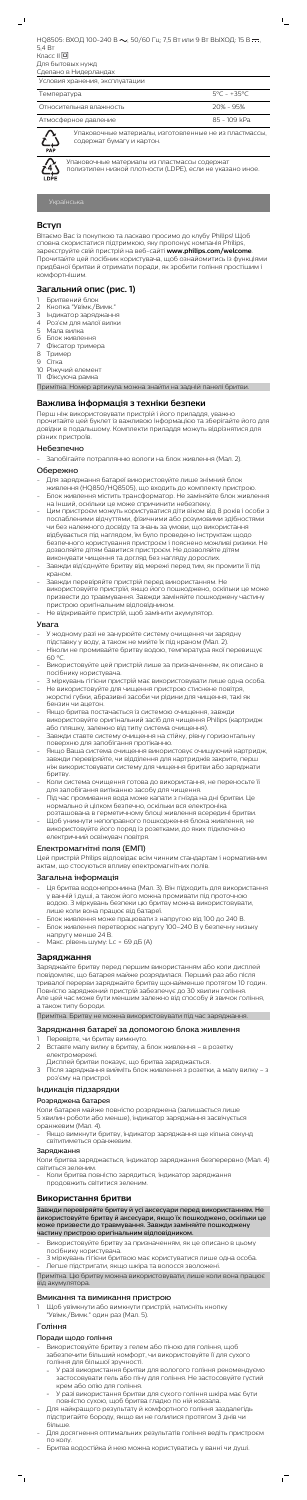- Щоб шкіра звикла до бритвеної системи Philips, може знадобитися 2–3 тижні.

 $\mathsf{I}$ 

#### Вологе гоління

 $\overline{\phantom{0}}$ 

Для комфортного гоління цей пристрій можна використовувати на вологому обличчі з піною або гелем для гоління. Для гоління з використанням піни або гелю для гоління виконайте

- подані нижче кроки.
- 1 Змочіть обличчя (Мал. 6) водою.
- 2 Нанесіть на обличчя (Мал. 7) трохи піни або гелю для гоління.
- 3 Промийте бритвений блок під краном (Мал. 8), щоб він гладко ковзав по шкірі.
- 4 Увімкніть пристрій.
- 5 Ведіть бритвеними головками по шкірі коловими рухами (Мал. 8). Примітка. Регулярно промивайте бритвений блок, щоб він гладко ковзав по шкірі (Мал. 8).
- 6 Висушіть обличчя.
- 7 Очищайте пристрій після кожного використання.
- Примітка. Стежте, щоб на пристрої не залишалася піна чи гель для гоління.

### Сухе гоління

- Увімкніть пристрій.
- 2 Ведіть бритвеними головками по шкірі коловими рухами (Мал. 8). Примітка. Не притискайте пристрій надто сильно до шкіри, це може викликати її подразнення.
- Очищайте пристрій після кожного використання.

### Підстригання

Для підстригання бакенбардів і вусів можна використовувати тример.

- 1 Щоб відкрити тример (Мал. 10), пересуньте фіксатор тримера вниз. 2 Увімкніть пристрій.
- 
- 3 Тримайте насадку-тример перпендикулярно шкірі та ведіть
- пристроєм вниз або вгору, легенько натискаючи.
- 4 Очистьте тример після використання.
- 5 Закрийте тример (Мал. 11).

# **Очищення та догляд**

### Очищення бритви водою з-під крана

Для ефективнішого гоління очищайте бритву після кожного використання. Задля найкращого чищення рекомендується використовувати розпилювач для чищення Philips (HQ110). Перш ніж чистити пристрій, вимикайте його й від'єднуйте від мережі. Примітка. Під час промивання вода може витікати з гнізда на дні бритви. Це нормально й цілком безпечно, оскільки вся електроніка розташована в герметичному блоці живлення всередині бритви.

Увага! Будьте обережні з гарячою водою. Завжди перевіряйте, чи вода не надто гаряча, щоб не обпекти руки.

- Вимкніть бритву.
- 2 Щоб відкрити тример (Мал. 10), пересуньте фіксатор тримера вниз.
- 3 Промийте тример гарячою водою з-під крана (Мал. 23).
- 4 Закрийте тример (до клацання) (Мал. 11). Порада. Щоб зрізання відбувалося максимально ефективно, раз на 6 місяців (Мал. 24) змащуйте зубці тримера краплею машинного мастила.

Не витирайте бритвений блок рушником чи тканиною, адже так можна пошкодити бритвені головки.

1 Поставте великий палець під бритвений блок і висуньте його з бритви (Мал. 12).

Примітка. Міцно тримайте бритвений блок, коли висуваєте його.

- 2 Промийте відділення для волосся водою з-під крана (Мал. 13).
- 3 Промийте бритвений блок зсередини теплою водою з-під крана (Мал. 14).
- 4 Промийте бритвений блок зовні теплою водою з-під крана (Мал. 15). **Ретельне чищення**
- 5 Поверніть замок проти годинникової стрілки й зніміть фіксуючу рамку з ріжучого блока (Мал. 16).
- 6 Виймайте й чистьте одну бритвену головку за раз (Мал. 17). Бритвена головка складається з ріжучого елемента й захисної сітки. Примітка. Одночасно чистьте лише один ріжучий елемент і одну

- Вимкніть пристрій і від'єднайте його від мережі.
- 2 Поставте великий палець під бритвений блок і висуньте його з бритви (Мал. 12).
- Примітка. Міцно тримайте бритвений блок, коли висуваєте його.
- 3 Поверніть замок проти годинникової стрілки та зніміть фіксуючу рамку.
- 4 Вийміть бритвені головки та встановіть у бритвений блок нові. Виступи на головках мають точно входити в пази.
- 5 Установіть фіксуючу рамку на бритвений блок і поверніть замок за годинниковою стрілкою.
- 6 Установіть бритвений блок (Мал. 22). Примітка. Якщо бритвений блок не вставляється належним чином, перевірте, чи правильно вставлені бритвені головки й чи заблокована фіксуюча рамка.

захисну сітку, щоб не переплутати пари. Якщо переплутати лезо чи захисну сітку, може знадобитися кілька тижнів, щоб відновити оптимальну ефективність гоління.

- 7 Вийміть ріжучий елемент із захисної сітки й промийте його водою (Мал. 18).
- 8 Промийте захисну сітку ззовні та зсередини водою (Мал. 19).
- 9 Вставте бритвені головки назад у бритвений блок (Мал. 20). Виступи на головках мають точно входити в пази.
- 10 Установіть фіксуючу рамку на бритвений блок і поверніть замок за годинниковою стрілкою.
- 11 Установіть бритвений блок (Мал. 22). Примітка. Якщо бритвений блок не вставляється належним чином, перевірте, чи правильно вставлені бритвені головки й чи заблокована фіксуюча рамка.
- 12 Обережно витрусіть зайву воду, відкрийте бритвений блок і залиште його відкритим, щоб він міг повністю висохти.
	- Увага! Струшуючи краплі води, будьте обережні: не вдарте бритвений блок.

# Чищення тримера

Чистьте тример після кожного використання.

# **Заміна**

## Заміна бритвених головок

Для максимальної ефективності гоління рекомендуємо заміняти бритвені головки кожні 2 роки. Пошкоджені бритвені головки заміняйте відразу. Завжди заміняйте бритвені головки оригінальними бритвеними головками (див. 'Замовлення приладдя') Philips.

# **Замовлення приладдя**

Щоб придбати приладдя чи запасні частини, відвідайте веб-сайт **www.shop.philips.com/service** або зверніться до дилера Philips. Ви також можете звернутися до Центру обслуговування клієнтів Philips у своїй країні (контактну інформацію шукайте в гарантійному талоні). Доступні вказані нижче аксесуари та запасні частини.

- Бритвені головки Philips HQ56
- Розпилювач для очищення бритвених головок Philips HQ110

Примітка. Набір аксесуарів може дещо відрізнятися в різних країнах.

# **Утилізація**

- Цей символ означає, що поточний виріб не підлягає утилізації зі звичайними побутовими відходами (згідно з директивою ЄС 2012/19/EU) (Мал. 26).
- Цей символ означає, що виріб містить вбудовану акумуляторну батарею, яку не можна утилізувати зі звичайними побутовими відходами (Мал. 27) (Директива 2006/66/EC). Віднесіть виріб в офіційний пункт прийому чи до сервісного центру Philips, щоб спеціалісти вийняли з нього акумуляторну батарею.
- Дотримуйтеся правил роздільного збору електричних і електронних пристроїв, а також звичайних і акумуляторних батарей у Вашій країні. Належна утилізація допоможе запобігти негативному впливу на навколишнє середовище та здоров'я людей.

### Виймання акумуляторної батареї

**Обережно! Виймайте акумуляторну батарею, лише якщо хочете утилізувати бритву. Перш ніж виймати батарею, переконайтеся, що бритву від'єднано від розетки, а акумуляторну батарею повністю розряджено.**

**Обережно! Дотримуйтеся всіх відповідних правил безпеки, коли відкриваєте бритву за допомогою інструментів.**

- Будьте обережні, оскільки вузькі сторони батареї гострі.
- 1 Від'єднайте бритву від мережі.
- 2 Дайте бритві попрацювати до зупинки.
- 3 Відкрутіть гвинти на задній панелі бритви та у відділенні для волосся.
- 4 Зніміть передню та задню панелі.
- 5 Відігніть 6 гачків і вийміть блок живлення.
- 6 Будьте обережні, оскільки гачки гострі.
- 7 Вийміть акумуляторну батарею.

### **Гарантія та підтримка**

Якщо вам необхідна інформація чи підтримка, відвідайте веб-сайт **www.philips.com/support** або прочитайте гарантійний талон.

#### Обмеження гарантії

Умови міжнародної гарантії не поширюються на бритвені головки (леза та захисні сітки), бо вони можуть зношуватися.

# **Усунення несправностей**

У цьому розділі розглядаються основні проблеми, які можуть виникнути під час використання пристрою. Якщо Ви не в змозі вирішити проблему за допомогою поданої нижче інформації, відвідайте веб-сайт

**www.philips.com/support** і ознайомтеся зі списком частих запитань або зверніться до Центру обслуговування клієнтів у своїй країні.

| Проблема                            | Можлива причина Рішення                        |                                                                    |
|-------------------------------------|------------------------------------------------|--------------------------------------------------------------------|
| Бритва не голить<br>так, як раніше. | Бритвені головки<br>пошкоджені або<br>зношені. | Замініть бритвені головки<br>(див. 'Заміна бритвених<br>головок'). |

 $\sqrt{2}$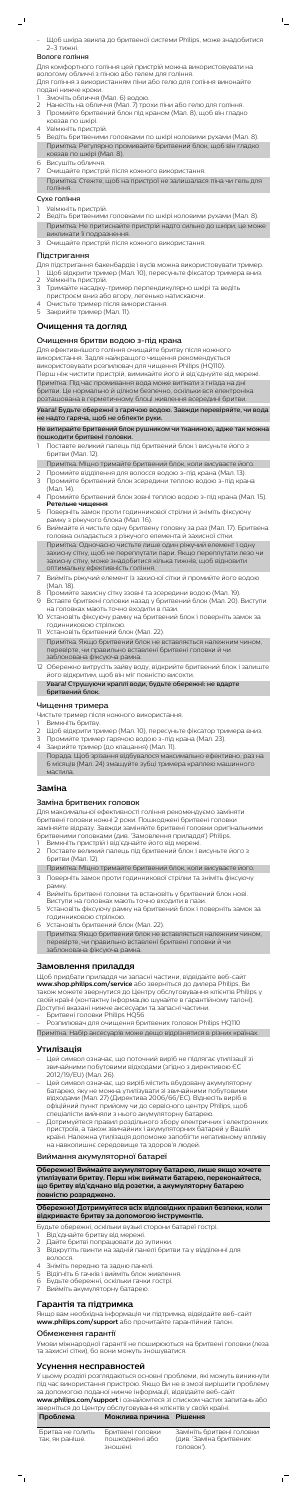| Проблема                                                                     | Можлива причина                                                       | Рішення                                                                                                                                                                            |
|------------------------------------------------------------------------------|-----------------------------------------------------------------------|------------------------------------------------------------------------------------------------------------------------------------------------------------------------------------|
|                                                                              | Залишки піни або<br>гелю для гоління<br>забили бритвені<br>ГОЛОВКИ.   | Промийте бритвений блок<br>гарячою водою з-під крана<br>(див. Очищення бритви<br>водою з-під крана').                                                                              |
|                                                                              | Бритвені головки<br>вставлено<br>неправильно.                         | Виступи на головках мають<br>точно входити в пази.                                                                                                                                 |
| Бритва не працює<br>після натискання<br>КНОПКИ<br>"Увімк./Вимк.".            | Акумулятор<br>розрядився.                                             | Зарядіть батарею.                                                                                                                                                                  |
|                                                                              | Зависока<br>температура<br>бритви, тому вона<br>не працює.            | Як тільки температура<br>бритви достатньо<br>знизиться, її можна знову<br>вмикати.                                                                                                 |
| Бритва не працює,<br>не зважаючи на<br>те, що її<br>під'єднано до<br>мережі. | Бритву неможливо<br>використовувати<br>під'єднаною до<br>мережі.      | Зарядіть батарею й<br>від'єднайте бритву від<br>мережі.                                                                                                                            |
| Після гоління<br>шкіра трохи<br>подразнена.                                  | Ваша шкіра<br>недостатньо звикла<br>до нової системи<br>гоління.      | Зачекайте принаймні три<br>тижні, доки шкіра звикне до<br>бритви. Протягом цього<br>періоду не використовуйте<br>різні способи гоління: так<br>шкірі буде легше<br>пристосуватися. |
|                                                                              | Ваша шкіра чутлива<br>до сухого гоління.                              | Використовуйте бритву з<br>гелем або піною для<br>гоління й великою кількістю<br>води, щоб забезпечити<br>більший комфорт.                                                         |
|                                                                              | Ви використовуєте<br>для гоління лише<br>воду.                        | Використовуйте бритву з<br>гелем або піною для<br>гоління й великою кількістю<br>води, щоб забезпечити<br>більший комфорт.                                                         |
|                                                                              | Для вашої шкіри не<br>підходить тип піни,<br>ШО ВИ<br>використовуєте. | Використовуйте бритву з<br>гелем або піною для<br>гоління й великою кількістю<br>води, щоб забезпечити<br>більший комфорт.                                                         |

# Қазақша

#### Кіріспе

Осы затты сатып алуыңызбен құттықтаймыз және Philips компаниясына қош келдіңіз! Philips ұсынатын қолдауды толық пайдалану үшін өнімді www.philips.com/welcome торабында тіркеңіз.

Осы пайдаланушы нұсқаулығын оқыңыз, мұнда осы ұстараның мүмкіндіктері туралы ақпарат және қырынуды оңай әрі жағымды ететін кеңестер берілген.

#### Жалпы сипаттама (1-сурет)

- 1 Қыратын бөлігі
- 2 Қосу/өшіру түймесі
- 3 Зарядтау шамы
- 4 Кіші ашаға арналған розетка
- 5 Шағын тығын
- 6 Қуат көзі
- 7 Триммерді босату сырғытпасы
- 8 Триммер
- 9 Қорғаныс
- 10 Кескіш
- 11 Ұстағыш жақтау

Ескертпе: Түр нөмірін ұстараның артқы жағынан табуға болады.

#### Маңызды қауіпсіздік ақпараты - Қосымша пайдалану құжаттамасын

Құрылғыны және оның аксессуарларын қолданбас бұрын осы маңызды ақпаратты мұқият оқып шығып, оны келешекте қарау үшін сақтап қойыңыз. Қамтамасыз етілген аксессуарлар әр түрлі өнімдер үшін өзгеше болуы мүмкін.

#### Қауіпті жағдайлар

- Қуат құрылғысын құрғақ ұстаңыз (сурет 2).

#### Абайлаңыз

- Батареяны зарядтау үшін құрылғымен берілген алынбалы қуат құрылғысын (HQ850/HQ8505) ғана пайдаланыңыз.
- Қуат құрылғысында трансформатор бар. Басқа тығынмен ауыстыру үшін қуат құрылғысын кеспеңіз, бұл қауіпті жағдай тудыруы мүмкін.
- Бақылау астында болса не құрылғыны қауіпсіз пайдалану туралы нұсқаулар алған болса және байланысты қауіптерді түсінсе, бұл құрылғыны 8 және одан жоғары жастағы балаларға және дене, сезу немесе ақыл-ой қабілеттері кем немесе тәжірибесі мен білімі жоқ адамдарға пайдалануға болады. Балалар құрылғымен ойнамауы керек. Тазалау мен пайдаланушыға техникалық қызмет көрсету қызметтерін
- бақылаусыз балаларға орындауға болмайды.
- Ағын сумен шаймас бұрын, ұстараны әрдайым розеткадан ажыратыңыз. - Құрылғыны пайдаланудың алдында оны әрқашан тексеріңіз. Құрылғы зақымданған болса, оны пайдалануға болмайды. Жарақат алынуы
- мүмкін. Зақымдалған бөлшекті әрдайым түпнұсқа түрімен ауыстырыңыз. - Қайта зарядталатын батареяны ауыстыру үшін құрылғыны ашпаңыз.

### Абайлаңыз

- Тазалау жүйесін немесе зарядтау қондырмасын суға ешқашан батырмаңыз және ағынды су астында шаймаңыз (сурет 2).
- Ұстараны 60°C-тан жоғары ыстық сумен шаюға болмайды.
- Бұл құрылғыны тек пайдаланушы нұсқаулығында көрсетілген арнайы мақсатта қолданыңыз.
- Тазалық мақсатында бұл құралды тек бір адам ғана қолдануы тиіс.
- Құралды тазалау үшін қысылған ауаны, қыратын шүберектерді, қырғыш тазалау құралдарын, сондай-ақ бензин немесе ацетон сияқты сұйықтықтарды пайдалануға болмайды.
- Ұстарада тазалау жүйесі бар болса, әрқашан түпнұсқалық Philips тазалау сұйықтығын (тазалау жүйесінің түріне байланысты картридж немесе бөтелке) пайдаланыңыз.
- Су ағып кетпеуі үшін тазалау жүйесін әрдайым тұрақты, тегіс және көлбеу жерге қойыңыз.
- Егер тазалау жүйесінде тазалау картриджі пайдаланылса, ұстараны тазалау немесе толтыру үшін тазалау жүйесін пайдалану алдында әрқашан картридж бөлімі жабық екенін тексеріңіз.
- Тазалау жүйесі қолдануға дайын болғанда тазалау сұйықтығы ағып кетпеу үшін оны қозғалтуға болмайды.
- Сіз ұстараны шайып жатқанда оның астындағы тесіктен су тамшылауы мүмкін. Бұл — қалыпты жағдай және қауіпті емес, себебі бүкіл электрондық бөлшектер ұстара ішіндегі су өткізбейтін қуат бөлігінде орналасқан.
- Қуат құрылғысына зақым келтірмеу үшін электрлік ауа тазалау құралы бар қабырға розеткалары жанында қуат құрылғысын пайдаланбаңыз.

### Электромагниттік өрістер (ЭМӨ)

Бұл Philips құрылғысы электромагниттік өрістерге қатысты барлық қолданыстағы стандарттар мен ережелерге сәйкес келеді.

### Жалпы ақпарат

- Бұл ұстара су өткізбейді (сурет 3). Ваннада немесе душта және ағын су астында тазалауға үйлесімді. Қауіпсіздік себептері үшін ұстараны тек сымсыз пайдалануға болады.
- Қуат көзі 100-240 вольт ауқымындағы ток кернеуіне арналған. - Қуат құрылғысы 100–240 вольтті 24 вольттен төмен қауіпсіз вольтажға алмастырады.
- Максималды шу деңгейі: Lc = 69 дБ(A)

# Зарядтау

Ұстараны бірінші рет пайдалану алдында және дисплей батарея заряды таусылуға жақын екенін көрсеткенде зарядтаңыз. Ұстараны алғаш рет немесе көптен бері қолданбай келіп зарядтағаныңызда, оны кем дегенде 10 сағат бойы зарядтаңыз.

Толығымен зарядталған ұстара 30 минутқа дейін жұмыс істейді. Қырыну уақыты қырыну әрекетіңізге, жуыну әдеттеріңізге және сақалдың түріне байланысты болжамнан аз болуы мүмкін.

Ескертпе: Ұстараны зарядтап жатқанда пайдалана алмайсыз.

### Қуат құралымен зарядтау

- 1 Ұстара сөндірулі екендігін тексеріп алыңыз.
- 2 Кішкене тығынды ұстараға енгізіп, қуат құралын қабырғадағы розеткаға салыңыз.
- Ұстара дисплейі ұстараның зарядталып жатқанын көрсетеді. 3 Зарядтап болған соң, қабырғадағы розеткадан қуат құралын суырып, құралдан кішкентай тығынды шығарыңыз.

# Зарядтау көрсеткіштері

### Батарея заряды аз

Батарея заряды таусыла бастағанда (5 немесе одан аз қырыну минуты қалғанда), зарядтау шамы қызғылт сары (сурет 4) болып жыпылықтай бастайды

- Электр ұстараны өшіргенде, зарядтау шамы бірнеше секунд қызғылт сары болып жанып тұрады.

#### Зарядтау

 $\vdash$ <sub>1</sub>

Ұстара зарядталып жатқанда, зарядтау шамы жасыл болып жанып тұрады (сурет 4).

- Ұстара толығымен зарядталған кезде зарядтау шамы жасыл болып жанып тұрады.

# Электр ұстараны қолдану

Ұстара мен барлық керек-жарақтарды қолданыс алдында тексеріңіз. Ұстара немесе керек-жарақ зақымдалған жағдайда пайдаланбаңыз, себебі бұл жарақатқа себеп болуы мүмкін. Зақымдалған бөлшекті әрдайым түпнұсқа түрімен ауыстырыңыз.

- Бұл ұстараны осы нұсқаулықта сипатталған тұрмыстық қолданысқа пайдаланыңыз.
- Тазалық мақсатында ұстараны тек бір адам қолдануы тиіс.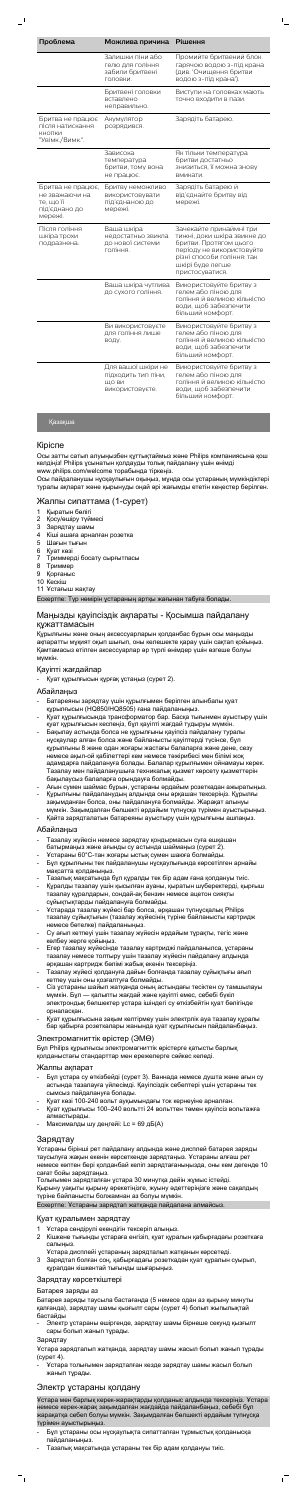- Желістерді кесетін қайшыны қолдану егер шашыңыз бен теріңіз құрғақ болса оңайға түседі.

 $\mathsf{I}$ 

Ескертпе: Бұл ұстараны тек сымсыз пайдалануға болады.

#### Құрылғыны қосу және өшіру

1 Құралды қосу немесе өшіру үшін қосу/өшіру түймесін бір рет (сурет 5) басыңыз.

## Қырыну

#### Қырыну кеңестері

- Қосымша тері қолайлылығы үшін ұстараны қырыну гелімен немесе көбігімен пайдаланыңыз, не болмаса қосымша ыңғайлылық үшін ұстараны құрғақ түрде пайдаланыңыз.
	- Ылғалды қырыну үшін ұстараны қырыну гелімен немесе көбігімен пайдалануға кеңес береміз. Бұл ұстарамен қою қырыну кремін немесе қырыну майын пайдаланбаңыз.
	- Ұстараны құрғақ қырынуға пайдаланған кезде теріні толығымен кептіру ұсынылады, сонда ұстара терімен бірқалыпты сырғиды.
- Тері жайлылығының үздік нәтижелеріне қол жеткізу үшін, 3 күн немесе одан ұзағырақ қырынбаған жағдайда сақалды алдын ала қысқартуға кеңес беріледі.
- Оңтайлы қырыну үшін, пайдалану кезінде айналдыра жүргізіңіз.
- Ұстараға су кірмейді, сондықтан оны душта немесе жуынатын бөлмеде пайдалануға болады.
- Терінің Philips қырыну жүйесіне үйренуіне 2 немесе 3 апта кетуі мүмкін. Ылғалды қырыну

Сонымен қатар, жайлы қырыну үшін, осы құрылғыны ылғалды бетке қырыну көбігімен немесе қырыну гелімен қолдануға болады.

Қырыну көбігімен немесе гелімен қырыну үшін, төмендегі нұсқауларды орындаңыз:

- 1 Теріні (сурет 6) біраз сулаңыз.
- 2 Теріге (сурет 7) қырыну көбігін немесе гелін жағыңыз.
- 3 Қыратын бөлігінің тері бетімен оңай сырғуы үшін, оны ағынды сумен (сурет 8) шайыңыз.
- 4 Құрылғыны қосыңыз.
- 5 Әр түрлі бағытта (сурет 8) өсетін барлық шаштарды ұстау үшін, қыратын бастарын теріге шеңберлік қозғалыстармен жылжытыңыз. Жақын әрі жайлы қырыну үшін жайлап қысым салыңыз. Ескертпе: Терінің (сурет 8) бетімен оңай сырғуы үшін, қыратын бөлігін ағынды сумен қайта-қайта шайып тұрыңыз.
- 6 Бетіңізді кептіріңіз.
- 7 Құрылғыны қолданғаннан кейін тазалаңыз.

Ескертпе: Құрылғыдан қырыну көбігін немесе қырыну гелін толық жуып кетіру керек.

#### Құрғақ қырыну

Құрылғыны қосыңыз.

2 Әр түрлі бағытта (сурет 8) өсетін барлық шаштарды ұстау үшін, қыратын бастарын теріге шеңберлік қозғалыстармен жылжытыңыз. Жақын әрі жайлы қырыну үшін жайлап қысым салыңыз.

Ескертпе: Тым қатты баспаңыз, себебі ол теріңізді тітіркендіруі мүмкін. 3 Құрылғыны қолданғаннан кейін тазалаңыз.

# Тегістеу

Мұрт пен жақ сақалды тегістеу үшін, триммерді қолдануға болады.

- 1 Триммер босату сырғымасын төмен қарай итеріп, триммерді (сурет 10) ашыңыз.
- 2 Құрылғыны қосыңыз.
- 3 Триммер саптамасын теріге перпендикуляр ұстап, құрылғыны шамалы қысыммен төмен жылжытыңыз.
- 4 Триммерді қолданыстан кейін тазалаңыз.
- 5 Триммерді (сурет 11) жабыңыз.

# Тазалау және техникалық қызмет көрсету

#### Ұстараны ағын су астында тазалау

Оңтайлы өнімділікке қол жеткізу үшін, қолданған сайын ұстараны тазалап отырыңыз. Ең жақсы тазалау нәтижелері үшін Philips тазалау спрейін (HQ110) пайдалануға кеңес береміз.

Ұстараны тазалау алдында ажыратып өшіріңіз.

Ескертпе: Сіз ұстараны шайып жатқанда оның астындағы тесіктен су ағуы мүмкін. Бұл — қалыпты жағдай және қауіпті емес, себебі бүкіл электрондық бөлшектер ұстара ішіндегі су өткізбейтін қуат бөлігінде орналасқан.

Ыстық судан абай болыңыз. Қолды күйдірмес үшін, судың ыстық емес екенін тексеріп тұрыңыз.

Қыратын бөлігін орамалмен немесе шүберекпен сүртпеңіз. Қыратын бастары зақымдануы мүмкін.

- 1 Қыратын бөлігінің астына бас бармақ салып, қыратын бөлігін ұстарадан (сурет 12) шығарыңыз.
- Ескертпе: Бұлай істеу кезінде қыратын бөлігін ұстап тұрыңыз.
- 2 Шаш камерасын ағын су (сурет 13) астында шайыңыз.
- 3 Қыратын бөлігінің ішін жылы ағын су (сурет 14) астында тазалаңыз.
- 4 Қыратын бөлігінің сыртын жылы ағын су (сурет 15) астында тазалаңыз. Мұқият тазалау
- 5 Құлыпты сағат тіліне қарсы бұрап, бекіткіш раманы қыратын бөлігінен (сурет 16) алыңыз.
- 6 Қыратын басын бір-бірден (сурет 17) алып тазалаңыз. Әр қыратын басы кескіш пен қорғаудан тұрады.

Абайлаңыз! Ұстараны ашу үшін құралдарды қолдану кезінде қажетті қауіпсіздік шараларын орындаңы

Ескертпе: Бір дегенде бір кескіш пен бір қорғаныштан көп тазаламаңыз, себебі олардың бәрі жұпталған топтама болып келеді. Егер байқаусызда кескіш пен қорғаныштарды шатастырып алсаңыз, қырыну қызметінің тиімді болуы қалпына келгенше бірнеше апталар кетуі мүмкін.

- 7 Қырыну қорғауышынан кескішті алып, сумен (сурет 18) шайыңыз.
- 8 Қырыну қорғауышының іші-сыртын сумен (сурет 19) шайыңыз.
- 9 Қыратын бастарын қыратын бөлігіне (сурет 20) қайтадан орнатыңыз. Ұстараның қыратын басының томпиып тұрған бөлігі тесікшеге дәлме дәл түсуі тиіс.
- 10 Қорғаушы жақтауын ұстараның қыратын бөлігіне қайтадан орнатып, сағат тілі бағытында бұраңыз.
- 11 Қыратын бөлігін (сурет 22) қайта тіркеңіз.
- Ескертпе: Егер қыратын бөлігі дұрыс қайта тіркелмесе, қыратын бастары дұрыс салынғанын және ұстағыш жақтауы бекітілгенін тексеріңіз.
- 12 Артық суды ақырын сілкіп тастап, қыратын бөлігін қайта ашып, оны ашық қалдырып, қыратын бөлігін толығымен кептіріңіз.

Абайлаңыз: Артық суды шайқау кезінде қыратын бөлігін ешнәрсеге ұрып алмаңыз.

# Триммерді тазалау

Триммерді әр қолданған сайын тазалап тұрыңыз.

- 1 Ұстараны сөндіріңіз.
- 2 Триммер босату сырғымасын төмен қарай итеріп, триммерді (сурет 10) ашыңыз.
- 3 Триммерді ыстық ағын су (сурет 23) астында шайыңыз.
- 4 Триммерді жабыңыз («сырт» ете түскенше) (сурет 11). Кеңес: Тиімді триммер жұмысын алу үшін, әрбір алты ай (сурет 24) сайын, қайшы тістерін бір тамшы машина майымен майлап отырыңыз.

# Алмастыру

## Қыратын бастарды алмастыру

Жақсылап қырыну үшін қыратын бастарын әр екі жыл сайын ауыстырып отыруды ұсынамыз. Зақымданған қыратын бастарын дереу ауыстырыңыз. Қыратын бастарын үнемі түпнұсқалы Philips қыратын бастарымен (көріңіз 'Қосалқы құрылғыларға тапсырыс беру') ауыстырыңыз.

- 1 Құралды өшіріп, қуат розеткасынан суырыңыз.
- 2 Қыратын бөлігінің астына бас бармақ салып, қыратын бөлігін ұстарадан (сурет 12) шығарыңыз.
- Ескертпе: Бұлай істеу кезінде қыратын бөлігін ұстап тұрыңыз.
- 3 Бекітпені сағат бағытына қарсы бұрап, қорғаушы жақтауын алыңыз.
- 4 Қыратын бастарын алып, жаңа қыратын бастарын қыратын бөлікке салыңыз. Ұстараның қыратын басының томпиып тұрған бөлігі тесікшеге дәлме дәл түсуі тиіс.
- 5 Қорғаушы жақтауын ұстараның қыратын бөлігіне қайтадан орнатып, сағат тілі бағытында бұраңыз.
- 6 Қыратын бөлігін (сурет 22) қайта тіркеңіз. Ескертпе: Егер қыратын бөлігі дұрыс қайта тіркелмесе, қыратын бастары дұрыс салынғанын және ұстағыш жақтауы бекітілгенін тексеріңіз

# Қосалқы құрылғыларға тапсырыс беру

Қосалқы құрылғылар немесе қосалқы бөлшектер сатып алу үшін, www.shop.philips.com/service сайтына кіріңіз немесе Philips дилеріне барыңыз. Сонымен қатар, еліңіздегі Philips тұтынушыларға қызмет көрсету орталығына хабарласыңыз (байланыс мәліметтерін дүниежүзілік кепілдік парақшасынан қараңыз).

Келесі керек-жарақтар және қосалқы бөлшектер бар:

- HQ56 Philips қыратын бастары
- HQ110 Philips қыратын бастарын тазалайтын спрей

Ескертпе: Керек-жарақтар қолжетімділігі елге байланысты әр түрлі болуы мүмкін.

# Өңдеу

- Бұл таңба осы өнімді қалыпты тұрмыстық қалдықпен бірге тастауға болмайтынын білдіреді (2012/19/EU) (сурет 26).
- Бұл белгі осы өнімде күнделікті үй қоқыстарымен (сурет 27) бірге тастауға болмайтын кірістірілген қайта зарядталатын батарея бар екенін білдіреді (2006/66/EC). Зарядталатын батареяны кәсіби түрде алу үшін, өнімді ресми жинау орнына немесе Philips қызмет көрсету орталығына апарыңыз.
- Электрондық және электр өнімдері мен қайта зарядталатын батареяларды бөлек жинау бойынша жергілікті ережелерді орындаңыз. Дұрыс тастау қоршаған ортаға және адам денсаулығына кері әсерін тигізбеуге көмектеседі.

### Қайта зарядталатын батареяларды алу

Абайлаңыз! Ұстараны тастау кезінде қайта зарядталатын батареяны ғана алып тастаңыз. Батареяны алу алдында ұстара ток көзінен ажыратылғанын және батарея заряды толығымен таусылғанын тексеріңіз.

Абай болыңыз, батарея қырлары өте өткір болады.

- 1 Ұстараны тоқ сымынан суырыңыз.
- 2 Ұстараны тоқтағанша жұмыс жасатыңыз.
- 3 Ұстараның артындағы және шаш жинайтын орындағы бұрандаларды босатыңыз.

 $\sqrt{2}$